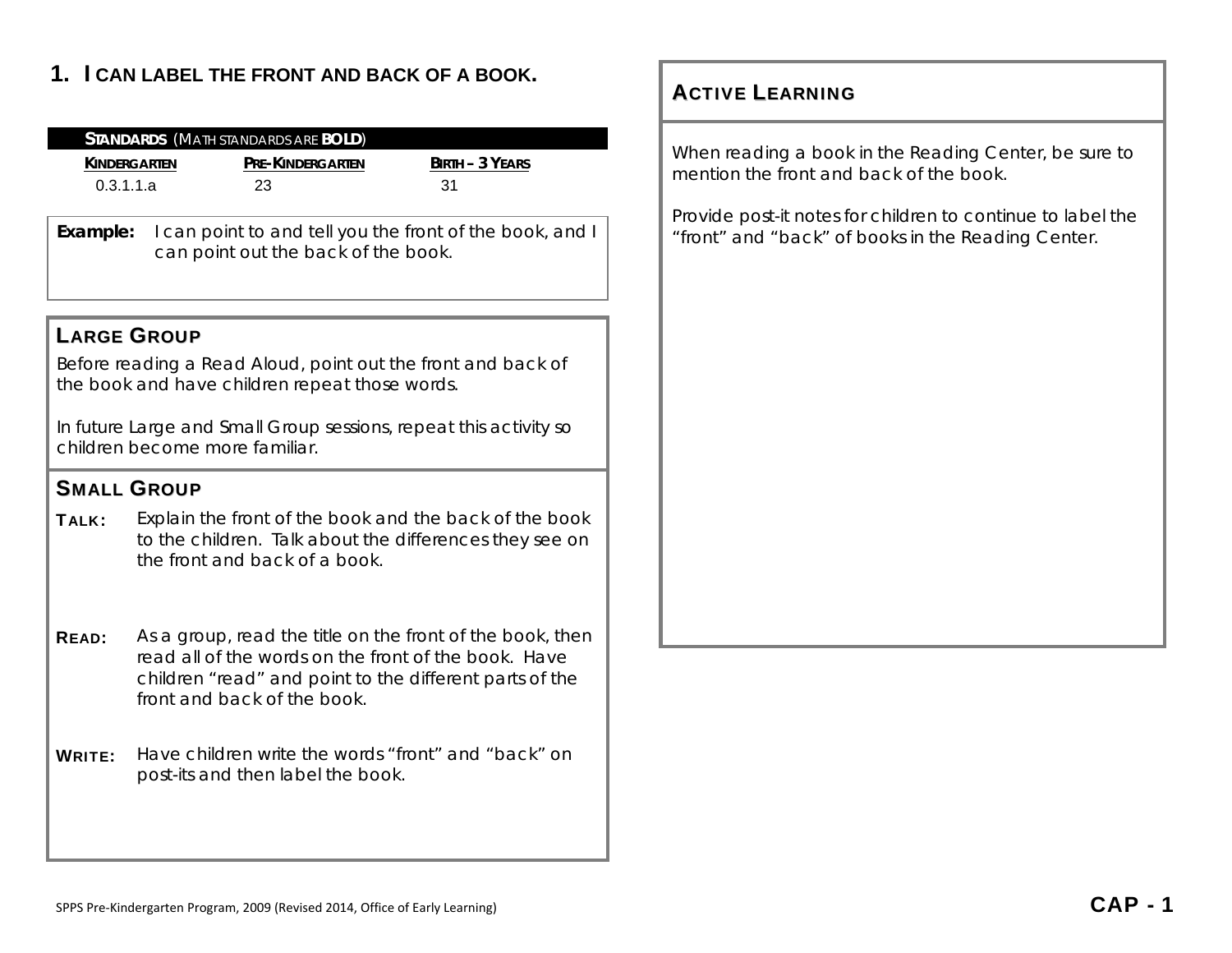## **2. I KNOW HOW TO TURN PAGES OF A BOOK.**

|               | <b>STANDARDS</b> (MATH STANDARDS ARE <b>BOLD</b> )                                             |                  |  |                                                                  |  |
|---------------|------------------------------------------------------------------------------------------------|------------------|--|------------------------------------------------------------------|--|
|               | <b>KINDERGARTEN</b>                                                                            | PRE-KINDERGARTEN |  | <b>BIRTH - 3 YEARS</b>                                           |  |
| 0.3.1.1.a     |                                                                                                | 23               |  | 31                                                               |  |
|               |                                                                                                |                  |  |                                                                  |  |
| Example:      |                                                                                                |                  |  | I can use the side or corner of the page to turn to the          |  |
|               |                                                                                                |                  |  | next page so we can read more of the story.                      |  |
|               |                                                                                                |                  |  |                                                                  |  |
|               |                                                                                                |                  |  |                                                                  |  |
|               | <b>LARGE GROUP</b>                                                                             |                  |  |                                                                  |  |
|               |                                                                                                |                  |  | Have the "Helper of the Day" carefully turn the pages of the Big |  |
|               | practice turning pages.                                                                        |                  |  | Book Read Aloud. Eventually, each child will have a turn to      |  |
|               |                                                                                                |                  |  |                                                                  |  |
|               |                                                                                                |                  |  |                                                                  |  |
|               | <b>SMALL GROUP</b>                                                                             |                  |  |                                                                  |  |
|               |                                                                                                |                  |  |                                                                  |  |
| TALK:         | Explain and demonstrate how to turn the pages<br>carefully in order to read more of the story. |                  |  |                                                                  |  |
|               |                                                                                                |                  |  |                                                                  |  |
|               |                                                                                                |                  |  |                                                                  |  |
|               |                                                                                                |                  |  |                                                                  |  |
| <b>READ:</b>  |                                                                                                |                  |  | Read a story with children. While reading, let each              |  |
|               |                                                                                                |                  |  | child turn the pages of the book to practice this skill.         |  |
|               |                                                                                                |                  |  |                                                                  |  |
|               |                                                                                                |                  |  |                                                                  |  |
|               |                                                                                                |                  |  |                                                                  |  |
| <b>WRITE:</b> |                                                                                                |                  |  | Have children write about their favorite part of the story       |  |
|               |                                                                                                |                  |  | (either via picture or picture with dictated words).             |  |
|               |                                                                                                |                  |  |                                                                  |  |
|               |                                                                                                |                  |  |                                                                  |  |

### ACTIVE LEARNING

During a story reading in the Reading Center, allow children to be the page turners while the adults read a story (or as they read the story together).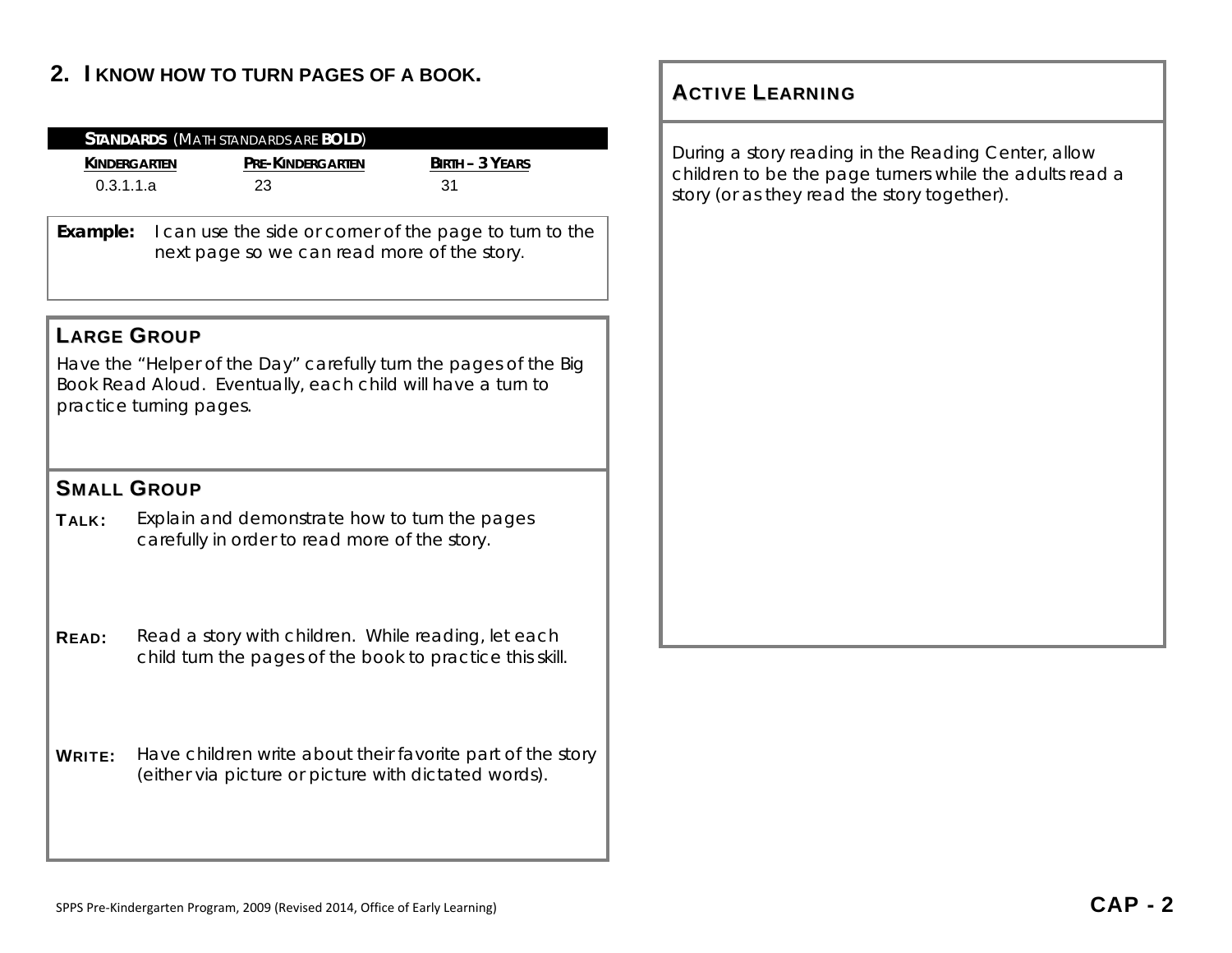## **3. I READ BOOKS STARTING FROM THE FRONT AND GOING TO THE BACK.**

|               |                                                                                                                                                                                                                                                                                                           | <b>STANDARDS</b> (MATH STANDARDS ARE <b>BOLD</b> ) |  |                                                                                                           |  |  |
|---------------|-----------------------------------------------------------------------------------------------------------------------------------------------------------------------------------------------------------------------------------------------------------------------------------------------------------|----------------------------------------------------|--|-----------------------------------------------------------------------------------------------------------|--|--|
|               | <b>KINDERGARTEN</b>                                                                                                                                                                                                                                                                                       | PRE-KINDERGARTEN                                   |  | <b>BIRTH - 3 YEARS</b>                                                                                    |  |  |
|               | 0.3.1.1.a                                                                                                                                                                                                                                                                                                 | 23                                                 |  | 31                                                                                                        |  |  |
| Example:      | I look for the front cover, open the book, and keep<br>turning pages so I can read the whole book.                                                                                                                                                                                                        |                                                    |  |                                                                                                           |  |  |
|               | <b>LARGE GROUP</b>                                                                                                                                                                                                                                                                                        |                                                    |  |                                                                                                           |  |  |
|               | Model how to move through a book using a think aloud while<br>reading a story. Ask children, "Are you ready to read? First I will<br>open the cover. I see there are words at the top of the page, so<br>I will read the words. Okay, now I finished that page, now I can<br>turn to the next page." etc. |                                                    |  |                                                                                                           |  |  |
|               | <b>SMALL GROUP</b>                                                                                                                                                                                                                                                                                        |                                                    |  |                                                                                                           |  |  |
| TALK:         |                                                                                                                                                                                                                                                                                                           | you are getting ready to read a book?"             |  | Ask children to describe how to read a book before<br>reading a book. Ask them "What do you do first when |  |  |
| <b>READ:</b>  | Read a story with children. Encourage them to tell<br>what to do next when reading the story. Pass out<br>individual copies of the book, and have each child<br>show you where to start reading, and how they read<br>from front to back.                                                                 |                                                    |  |                                                                                                           |  |  |
| <b>WRITE:</b> | book.                                                                                                                                                                                                                                                                                                     |                                                    |  | Let children write and/or draw their favorite part of the                                                 |  |  |

## ACTIVE LEARNING

While children read books in the Reading Center, continue to have them describe how to read a book (what to do next, etc.).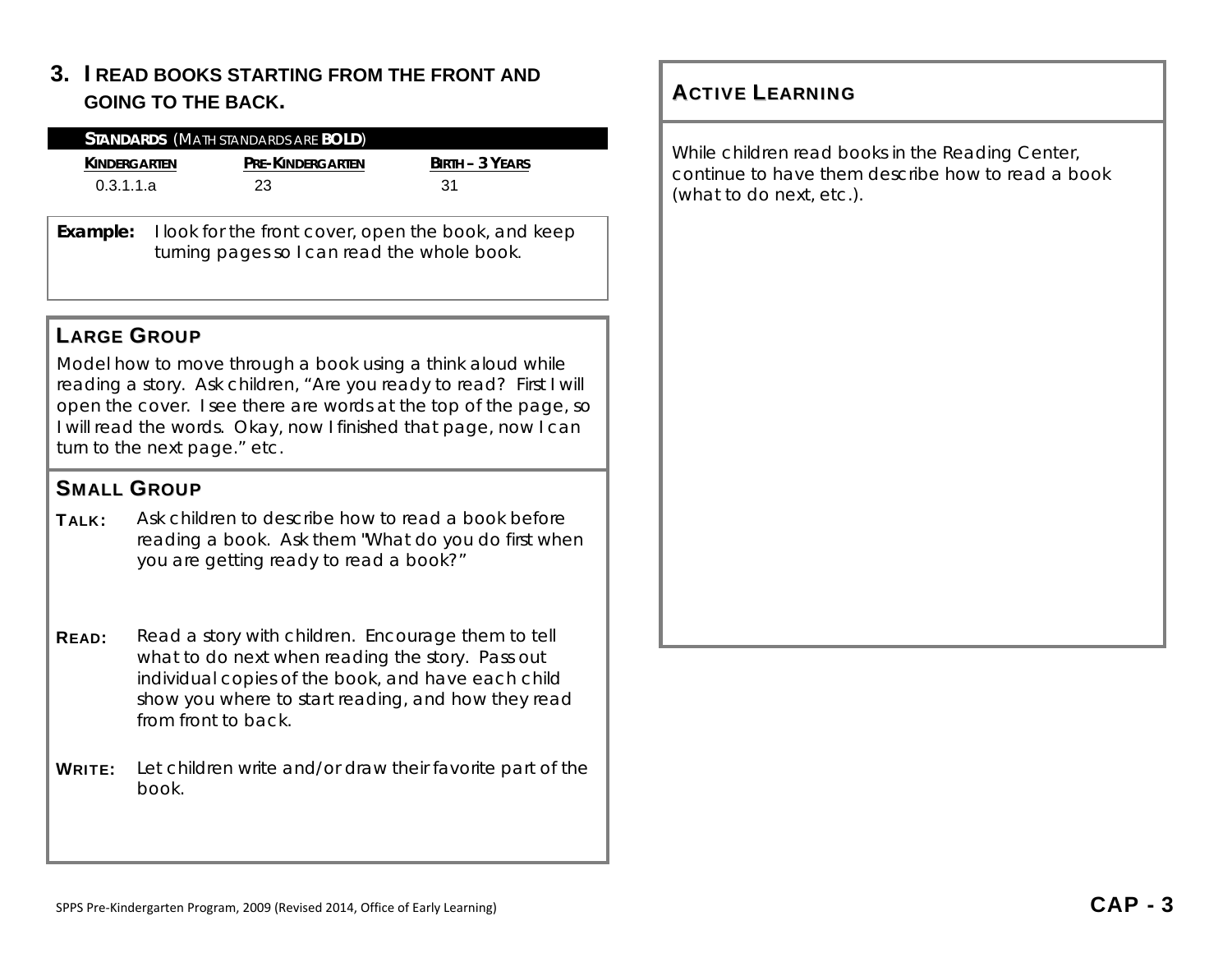### **4. I UNDERSTAND THE MEANING OF FIRST AND LAST.**

|               | <b>KINDERGARTEN</b><br>0.10.1.1                                      | <b>PRE-KINDERGARTEN</b><br>41                                                                                    | <b>BIRTH - 3 YEARS</b><br>23                                                                                                                                                                                                                                                          |  |  |  |  |
|---------------|----------------------------------------------------------------------|------------------------------------------------------------------------------------------------------------------|---------------------------------------------------------------------------------------------------------------------------------------------------------------------------------------------------------------------------------------------------------------------------------------|--|--|--|--|
| Example:      |                                                                      | I can tell which page is the first and last page of a<br>book. I can identify the first and last word on a page. |                                                                                                                                                                                                                                                                                       |  |  |  |  |
|               | <b>LARGE GROUP</b><br>teaching point could be first, next, and last. |                                                                                                                  | Read a book (A Bus for Us). Have children pair up to act out the<br>story for peers, and then ask children what comes next. The                                                                                                                                                       |  |  |  |  |
|               | <b>SMALL GROUP</b>                                                   |                                                                                                                  |                                                                                                                                                                                                                                                                                       |  |  |  |  |
| TALK:         |                                                                      |                                                                                                                  | Ask children who was the first person to sit down in the<br>group, who was last? Model this skill for them and say,<br>"I know that Johnny was first because I saw him walk to<br>the table and sit down before anyone else. I know<br>Susie was last because no one came after her." |  |  |  |  |
| <b>READ:</b>  | poem or a page of the book.                                          |                                                                                                                  | Have children find the first page and the last page of<br>the book they are reading, or the first and last word of a                                                                                                                                                                  |  |  |  |  |
| <b>WRITE:</b> | and last word on a copied sheet of text.                             |                                                                                                                  | Let children circle, underline or put a sticker on the first                                                                                                                                                                                                                          |  |  |  |  |

### ACTIVE LEARNING

During play, use whatever manipulatives children are interested in to reinforce the concept of first/last.

*"Which dinosaur is first in this row?"* 

*"Which block did you use first when you built this?"* 

*"This is the last book we need to put on the shelf."*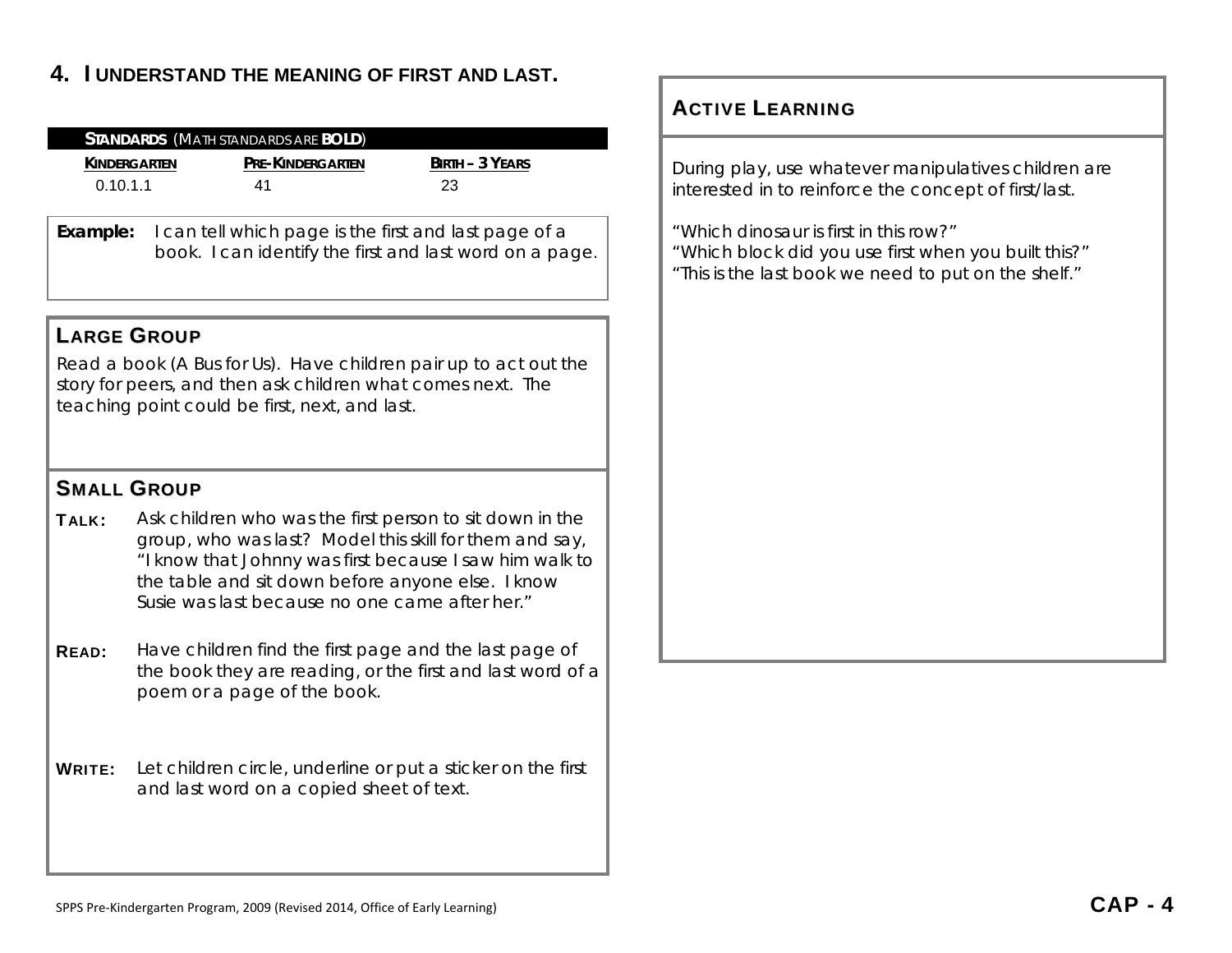## **5. I CAN POINT TO WHERE WE READ THE PRINT.**

| 0.3.1.1       | KINDERGARTEN                                                                                                                                                                            | <b>STANDARDS</b> (MATH STANDARDS ARE <b>BOLD</b> )<br>PRE-KINDERGARTEN<br>23, 29 and 46 |  | <b>BIRTH - 3 YEARS</b><br>27 and 31                                                                                |  |  |
|---------------|-----------------------------------------------------------------------------------------------------------------------------------------------------------------------------------------|-----------------------------------------------------------------------------------------|--|--------------------------------------------------------------------------------------------------------------------|--|--|
| Example:      |                                                                                                                                                                                         | I can locate the beginning of a sentence.                                               |  |                                                                                                                    |  |  |
|               | <b>LARGE GROUP</b><br>Before beginning Read Aloud model where to start reading.<br>Choose a helper who is struggling with this skill to come up and<br>point to where to begin reading. |                                                                                         |  |                                                                                                                    |  |  |
|               | <b>SMALL GROUP</b>                                                                                                                                                                      |                                                                                         |  |                                                                                                                    |  |  |
| TALK:         | Model for children how to start at the top left and move<br>right while reading a book. Point out the differences<br>between words and letters and recognizing<br>punctuations.         |                                                                                         |  |                                                                                                                    |  |  |
| <b>READ:</b>  |                                                                                                                                                                                         | children to follow along with their own book.                                           |  | Give each child a copy of a book. Ask for a volunteer<br>to show everyone where to start. Encourage the other      |  |  |
| <b>WRITE:</b> |                                                                                                                                                                                         | word and last word of the sentences.                                                    |  | Have a pre-printed page of text and 2 different colored<br>markers or highlighters. Underline/ highlight the first |  |  |

## ACTIVE LEARNING

Seek out a child who is struggling with this concept and have them show where to start reading.

Use any familiar print around the room (posters, daily message, word wall, helper chart) and encourage the child to practice this skill.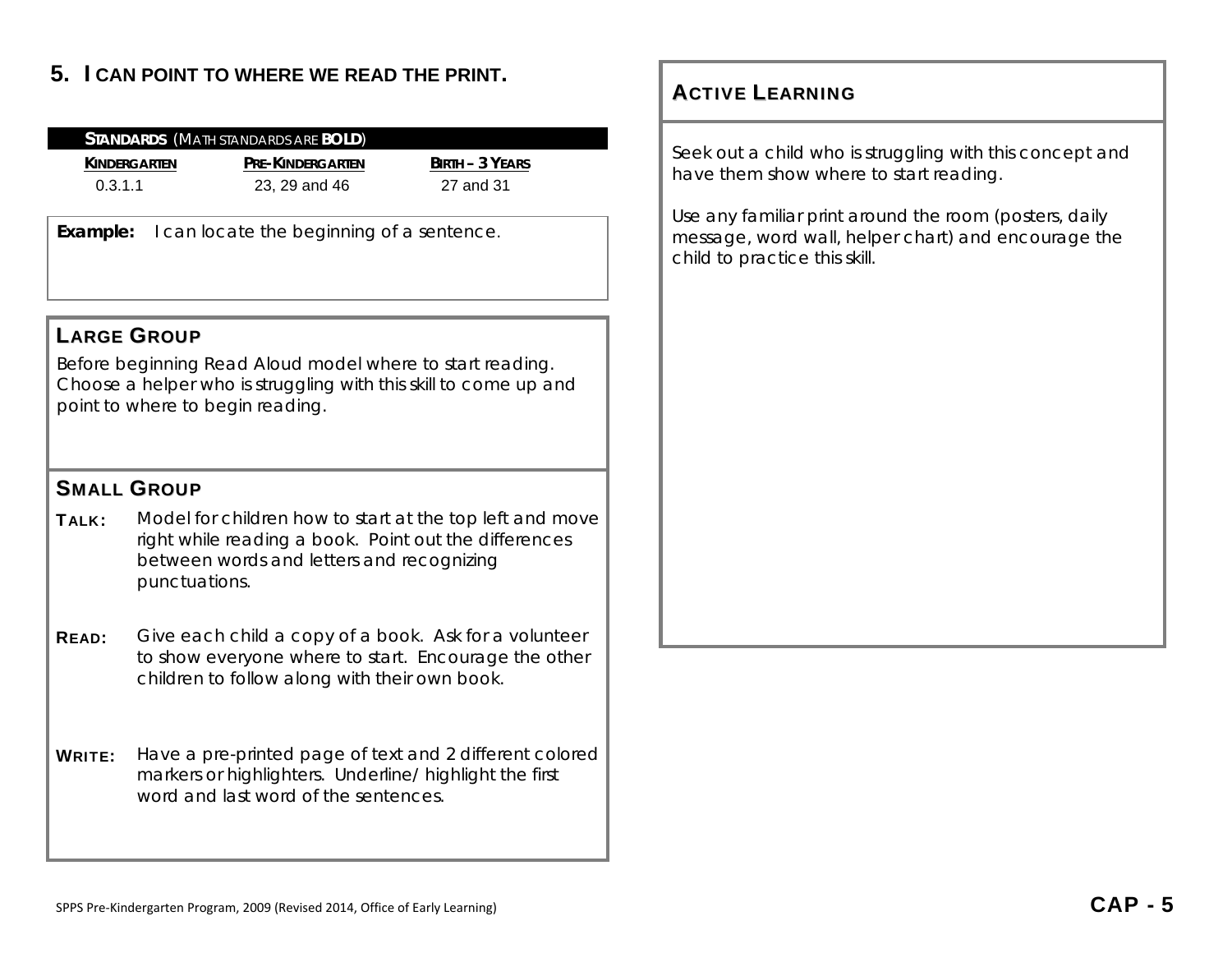## **6. I KNOW WHICH WAY TO READ PRINT.**

|              |                                      | <b>STANDARDS</b> (MATH STANDARDS ARE <b>BOLD</b> ) |                                                                                                                                                                                                                                                       |
|--------------|--------------------------------------|----------------------------------------------------|-------------------------------------------------------------------------------------------------------------------------------------------------------------------------------------------------------------------------------------------------------|
|              | <b>KINDERGARTEN</b>                  | <b>PRE-KINDERGARTEN</b>                            | <b>BIRTH - 3 YEARS</b>                                                                                                                                                                                                                                |
| 0.3.1.1      |                                      | 29                                                 | 31                                                                                                                                                                                                                                                    |
|              |                                      |                                                    |                                                                                                                                                                                                                                                       |
| Example:     |                                      |                                                    | I know when I want to read, I start on the left and                                                                                                                                                                                                   |
|              | move to the right.                   |                                                    |                                                                                                                                                                                                                                                       |
|              |                                      |                                                    |                                                                                                                                                                                                                                                       |
|              |                                      |                                                    |                                                                                                                                                                                                                                                       |
|              | <b>LARGE GROUP</b>                   |                                                    |                                                                                                                                                                                                                                                       |
|              |                                      |                                                    | Before reading the Daily Message, explain to children that when<br>reading you start on the left and move to the right. Choose a child to                                                                                                             |
| skill.       |                                      |                                                    | use the pointer and read the Daily Message together practicing this                                                                                                                                                                                   |
|              | modeling reading from left to right. |                                                    | During Read Aloud use a big book, pointing with your finger or a pointer<br>to the text as you read. Ask children where to start, and continue                                                                                                        |
|              | <b>SMALL GROUP</b>                   |                                                    |                                                                                                                                                                                                                                                       |
| TALK:        | right means                          |                                                    | With books or print in front of children, ask "Which way do our<br>fingers and eyes move across the page? How do you know?<br>Where have you seen this before?" Tell children that when<br>reading, you go from left to right. Ask them what left and |
| <b>READ:</b> |                                      | in the air and follow with their fingers and eyes. | Ask children to move their finger across the page as you read<br>the text together. Point out explicitly how to return to the left<br>on the next line of text. Have children point to the beginning                                                  |
| <b>WOITE</b> |                                      |                                                    | Give children white boards or paper to practice writing. Use                                                                                                                                                                                          |

WRITE: Give children white boards or paper to practice writing. Use a sticker or star on their page to show where to start writing. Re-read their writing together, asking them where they should start reading.

## ACTIVE LEARNING

While children are in the Reading Center use the same language as you did in Small and Large Group.

Check to see that their eyes are following the text from left to right.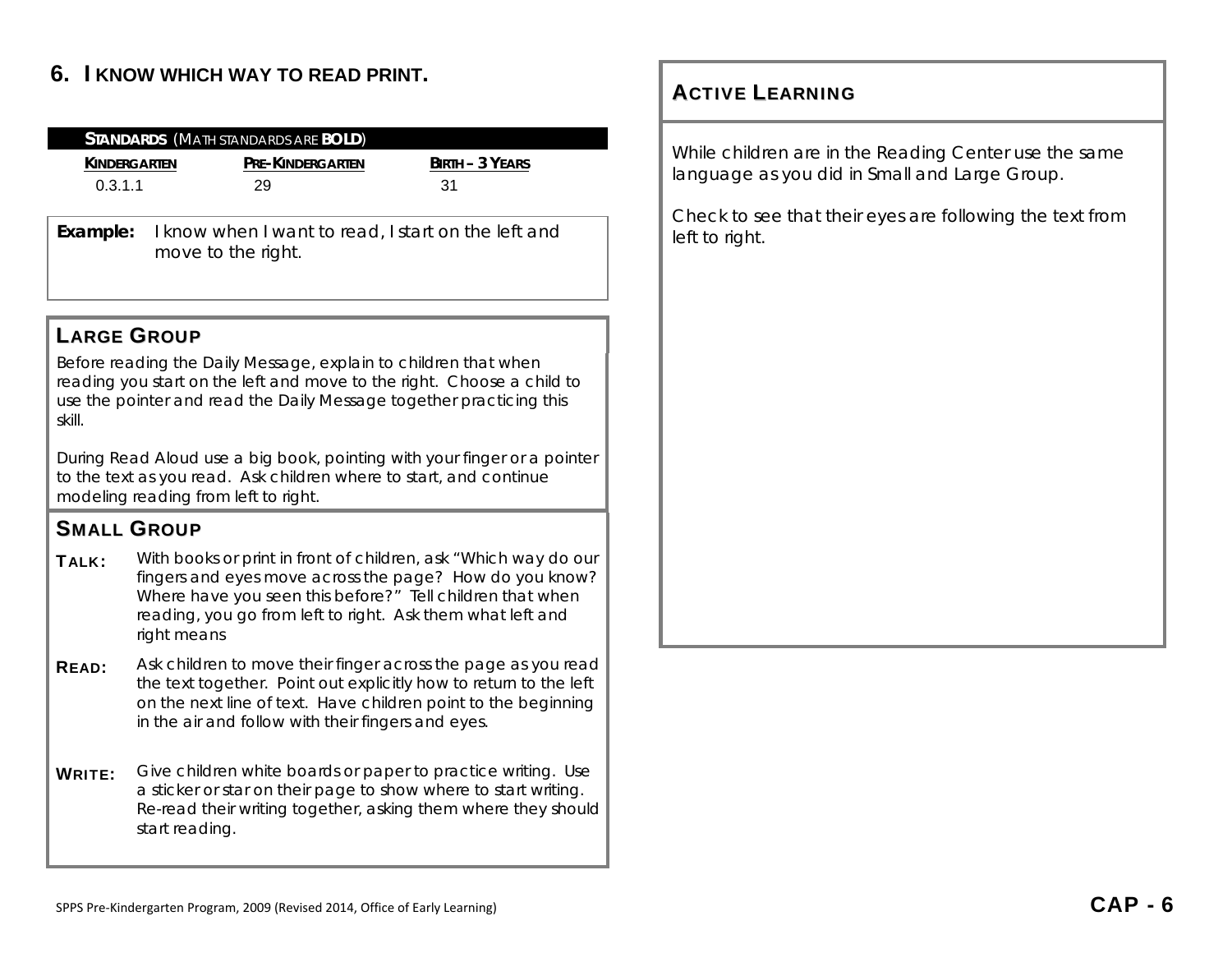## **7. I CAN TELL YOU IMPORTANT DETAILS FROM A BOOK.**

|               |                                                                                                                                                                                                                                                                                                                                                                                                      | <b>STANDARDS</b> (MATH STANDARDS ARE <b>BOLD</b> )                                                                                  |                                                                                                                                                                  |  |  |  |
|---------------|------------------------------------------------------------------------------------------------------------------------------------------------------------------------------------------------------------------------------------------------------------------------------------------------------------------------------------------------------------------------------------------------------|-------------------------------------------------------------------------------------------------------------------------------------|------------------------------------------------------------------------------------------------------------------------------------------------------------------|--|--|--|
|               | <b>KINDERGARTEN</b>                                                                                                                                                                                                                                                                                                                                                                                  | <b>PRE-KINDERGARTEN</b>                                                                                                             | <b>BIRTH - 3 YEARS</b>                                                                                                                                           |  |  |  |
| 0.3.1.1       |                                                                                                                                                                                                                                                                                                                                                                                                      | 24                                                                                                                                  | 31                                                                                                                                                               |  |  |  |
| Example:      |                                                                                                                                                                                                                                                                                                                                                                                                      | I can tell you the main events and characters from a<br>book. I may be able to identify the problem and/or<br>solution of the plot. |                                                                                                                                                                  |  |  |  |
|               | <b>LARGE GROUP</b>                                                                                                                                                                                                                                                                                                                                                                                   |                                                                                                                                     |                                                                                                                                                                  |  |  |  |
|               | Model how to think about the story by doing a <i>Think Aloud</i> . Stop<br>at critical places in the story to insert your thoughts in order to<br>model how a reader can make personal connections to the<br>important details of a story. For example, "The gingerbread man<br>is running away. Sometimes when we run away we are scared,<br>but I see he is smiling, so I think he is having fun." |                                                                                                                                     |                                                                                                                                                                  |  |  |  |
|               | <b>SMALL GROUP</b>                                                                                                                                                                                                                                                                                                                                                                                   |                                                                                                                                     |                                                                                                                                                                  |  |  |  |
| TALK:         |                                                                                                                                                                                                                                                                                                                                                                                                      |                                                                                                                                     | Choose a familiar book to use during Small Group.<br>Have a conversation with children about the book<br>(elements of a story, characters, setting, plot, etc.). |  |  |  |
| <b>READ:</b>  |                                                                                                                                                                                                                                                                                                                                                                                                      | pictures as a guide.                                                                                                                | Look through the book together, looking at each page.<br>Have children tell you the story as you read, using the                                                 |  |  |  |
| <b>WRITE:</b> | Reading Center.                                                                                                                                                                                                                                                                                                                                                                                      |                                                                                                                                     | Have children draw a picture of their favorite part of<br>the story. Use teacher dictation to record their<br>thoughts. Bind the pages together, and add to the  |  |  |  |

# ACTIVE LEARNING

While children are playing in centers, encourage them to read the books connected to the Area of Study. As they read, let them tell you the story.

Connect the important details of the story to children's personal experiences, feelings, and ideas.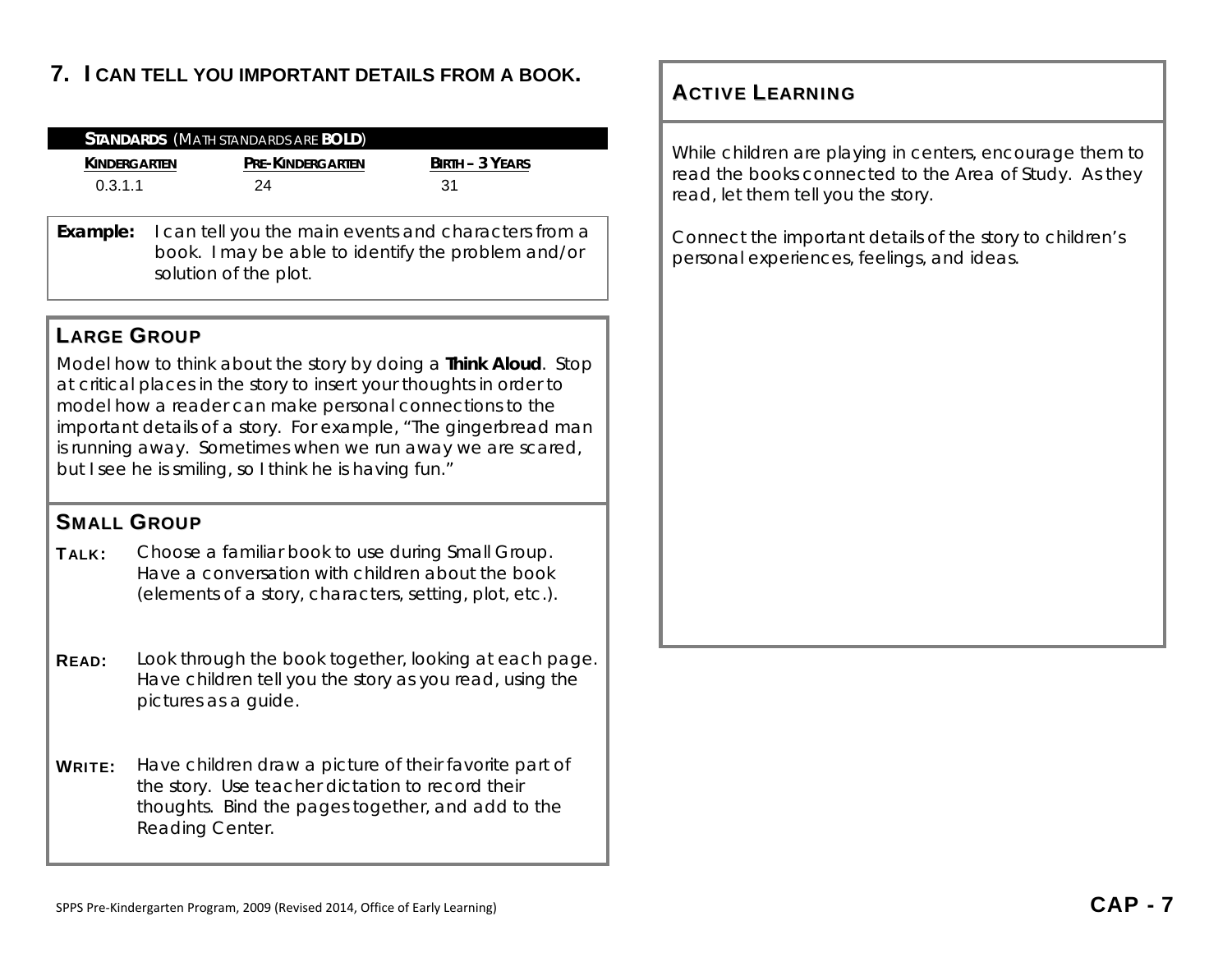## **8. I RECOGNIZE THAT PRINT MATCHES THE PICTURES IN A BOOK.**

| <b>STANDARDS</b> (MATH STANDARDS ARE <b>BOLD</b> ) |  |                                                                           |                        |  |  |  |
|----------------------------------------------------|--|---------------------------------------------------------------------------|------------------------|--|--|--|
| KINDERGARTEN                                       |  | <b>PRE-KINDERGARTEN</b>                                                   | <b>BIRTH - 3 YEARS</b> |  |  |  |
| 0.3.1.1                                            |  | 24                                                                        | 30                     |  |  |  |
| Example:                                           |  | I know that the pictures help me understand what<br>the words are saying. |                        |  |  |  |

## LARGE GROUP

During Read Aloud point out specifically what the print says and connect this to the illustrations. For example, while reading *"The Very Hungry Caterpillar*" point out where the text says "very fat caterpillar," and the picture shows a very fat caterpillar. Explain to children that the pictures in the book match words, and that this helps the reader understand the story.

## SMALL GROUP

- **TALK:** While reading, talk about the vocabulary from the book. Talk about and explain the connections between the illustration and the print.
- READ: Read a book from the *School-Home Partners in Learning* (SHPL) Curriculum with vocabulary words in the text as well as illustrations.
- **WRITE:** Prepare picture cards with vocabulary words that match the book. Have children match pictures with oral vocabulary words and help them write vocabulary words on corresponding cards.

## ACTIVE LEARNING

Model for individual children who struggle how they can use pictures to help "read" the story.

Show them that even if they can't read the words, they can use pictures to understand the main parts of the story.

Page through a familiar text with children and have them tell the story using pictures only, then confirm what they have "read" by reading the words to them.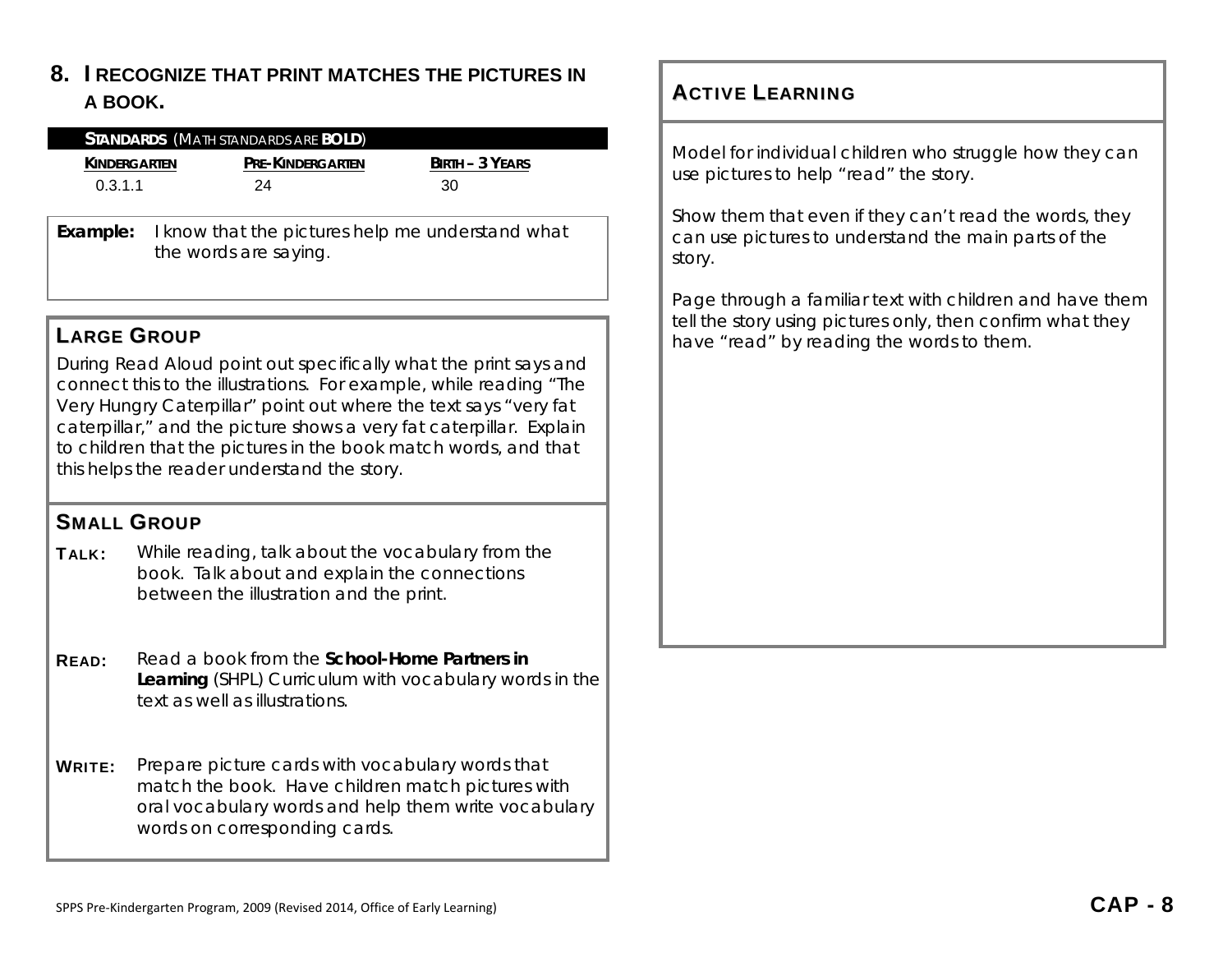## **9. I KNOW THERE IS A SPACE BETWEEN WORDS IN A SENTENCE.**

|               | <b>STANDARDS</b> (MATH STANDARDS ARE <b>BOLD</b> ) |                  |                                                             |
|---------------|----------------------------------------------------|------------------|-------------------------------------------------------------|
|               | <b>KINDERGARTEN</b>                                | PRE-KINDERGARTEN | <b>BIRTH - 3 YEARS</b>                                      |
| 0.3.1.1.c     |                                                    | 23               | 31                                                          |
|               |                                                    |                  |                                                             |
| Example:      | jump."                                             |                  | I can point to the space between the words "I can           |
|               |                                                    |                  |                                                             |
|               |                                                    |                  |                                                             |
|               | <b>LARGE GROUP</b>                                 |                  |                                                             |
|               |                                                    |                  |                                                             |
|               | highlighter marker or highlighter tape.            |                  | Use a Shared Reading to highlight spaces between words. Use |
|               |                                                    |                  |                                                             |
|               |                                                    |                  |                                                             |
|               |                                                    |                  |                                                             |
|               | <b>SMALL GROUP</b>                                 |                  |                                                             |
|               |                                                    |                  |                                                             |
| TALK:         |                                                    |                  | Talk about what a space is and where they are located       |
|               | in a sentence.                                     |                  |                                                             |
|               |                                                    |                  |                                                             |
| <b>READ:</b>  |                                                    |                  | Pre-write a sentence on a sentence strip from a familiar    |
|               |                                                    |                  | text (Shared Reading). Read the sentence together.          |
|               |                                                    |                  | Cut the first word off of the sentence strip and show       |
|               |                                                    |                  | how words are separate in a sentence. Put the cut up        |
|               |                                                    |                  | sentence back together, leaving space between the           |
|               | words.                                             |                  |                                                             |
| <b>WRITE:</b> |                                                    |                  | Have children write their first name twice, leaving a       |
|               |                                                    |                  | space in between. For higher level children, write          |
|               |                                                    |                  | words from a familiar sentence with spaces between          |

## ACTIVE LEARNING

Use a full Shared Reading on sentence strips for the model sentence.

Cut apart a second copy of the Shared Reading into individual words.

Allow children to manipulate the words, and put the sentences back together using the word cards.

Emphasize the space between words when supporting children with this activity.

words.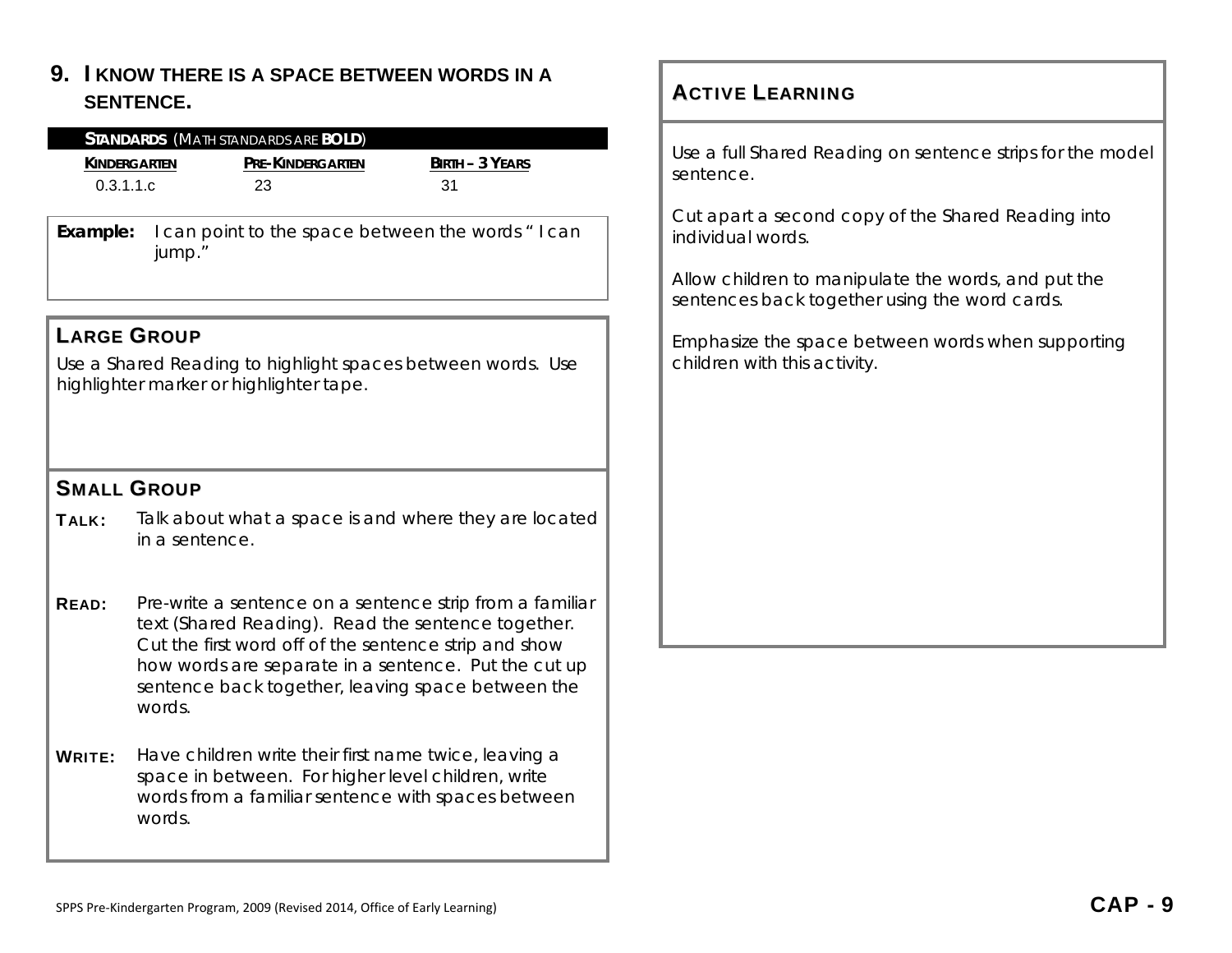## **10. I CAN POINT TO EACH WORD AS I READ.**

(ONE-TO-ONE MATCH)

|                     | <b>STANDARDS</b> (MATH STANDARDS ARE <b>BOLD</b> ) |                         |                                                       |  |  |  |  |
|---------------------|----------------------------------------------------|-------------------------|-------------------------------------------------------|--|--|--|--|
| <b>KINDERGARTEN</b> |                                                    | <b>PRE-KINDERGARTEN</b> | <b>BIRTH - 3 YEARS</b>                                |  |  |  |  |
| 0.3.1.1.c           |                                                    | 23                      | 31                                                    |  |  |  |  |
|                     |                                                    | P.1.1.1                 |                                                       |  |  |  |  |
| Example:            | can hop."                                          |                         | I point to three words with my finger when I read, "I |  |  |  |  |

## LARGE GROUP

During Read Aloud, use a pointer to point to each word on the page as you read. Invite children to join in with reading aloud as the teacher points.

## SMALL GROUP

- TALK: Prepare sentences from a familiar text on sentence strips and cup apart. Talk with children about the difference between individual words in the sentences. Let children put the sentence back together.
- **READ:** Read the sentences with children, and practice pointing to words as they read (say) them.

WRITE: Let children write their name or other known words and read them back to the teacher. Encourage them to practice pointing to each word as they read.

## ACTIVE LEARNING

During Read Aloud, use a pointer to point to each word on the page as you read.

Invite children to join in with reading aloud as the teacher points.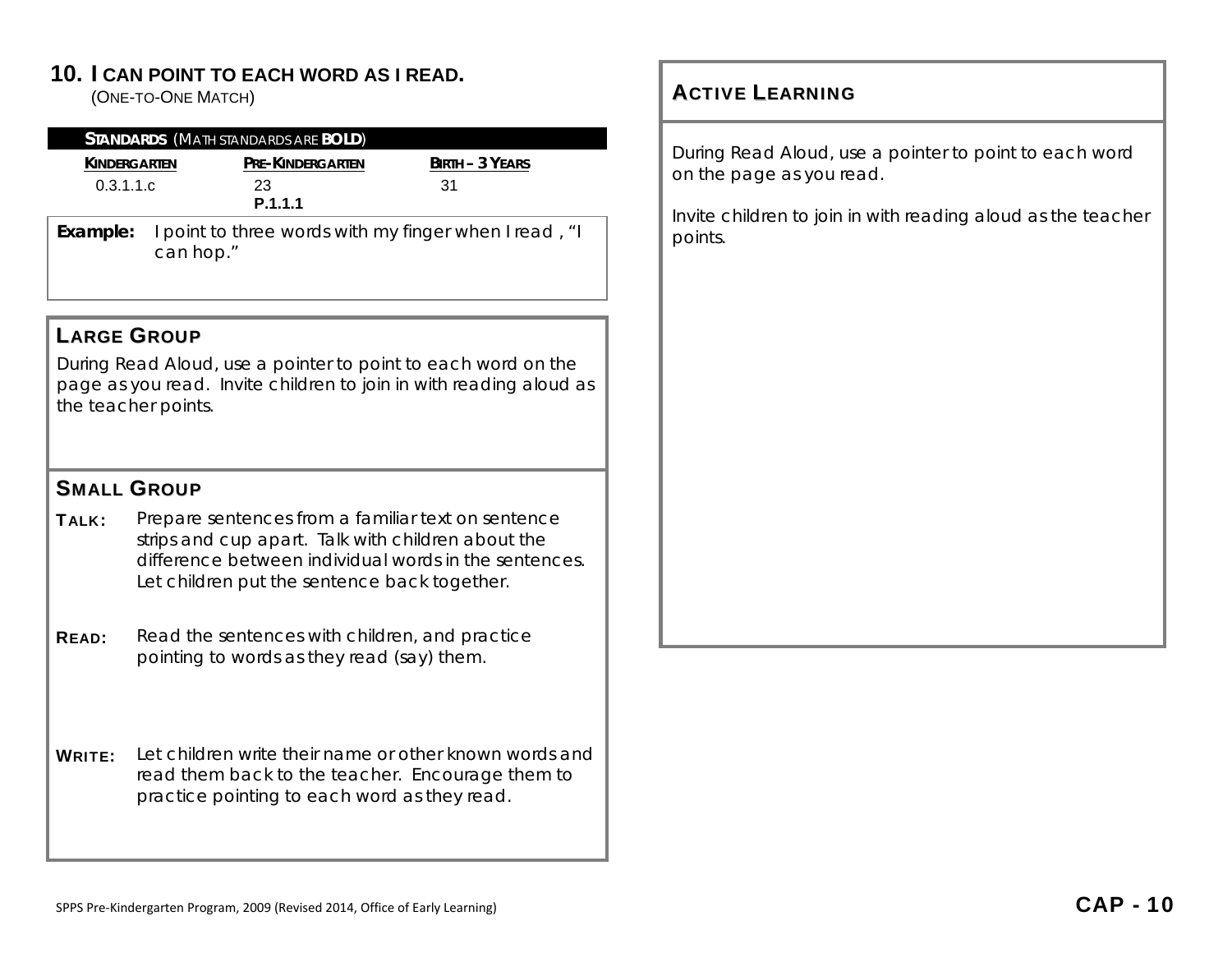### **11. I KNOW LETTERS HAVE UPPER AND LOWER CASE.**

**3 YEARS**

|              | <b>STANDARDS</b> (MATH STANDARDS ARE <b>BOLD</b> ) |               |
|--------------|----------------------------------------------------|---------------|
| KINDERGARTEN | <b>PRE-KINDERGARTEN</b>                            | BIRTH - 3 YEA |
| $0.3.1.1$ d  | 28                                                 | 32 and 35     |

**Example:** I know this is an uppercase K.

#### LARGE GROUP

During Shared Reading, point out the difference between familiar capital and lowercase letters. Use two different colored highlighters or highlighter tape find upper and lower case letters. Let children point out target letters.

### SMALL GROUP

- **TALK:** Gather magnet letters in upper and lowercase pairs of familiar letters (first letters of children's names in Small Group). Talk with children about which ones are upper case and which ones are lower case. Sort according to upper and lower case or have children find the matching upper and lower case pairs.
- READ: Read (name) letters before children begin to sort, and again afterwards. Encourage them to use the words "upper case" or "lower case" as they sort and name letters.
- WRITE: Let the children practice writing their name in all uppercase letters or lowercase letters. Use markers, crayons, or even magnetic letters.

### ACTIVE LEARNING

Add magnetic upper and lower case letters or sets of matching upper and lower case letter cards to the sensory table.

Encourage children to practice matching and/or sorting upper and lowercase letters.

In the writing center encourage children to make upper or lowercase letters.

Add laminated upper and lower case letters to the Block Center.

Encourage children to use blocks or other manipulatives to make upper and lower case letters, using the laminated letters as a guide.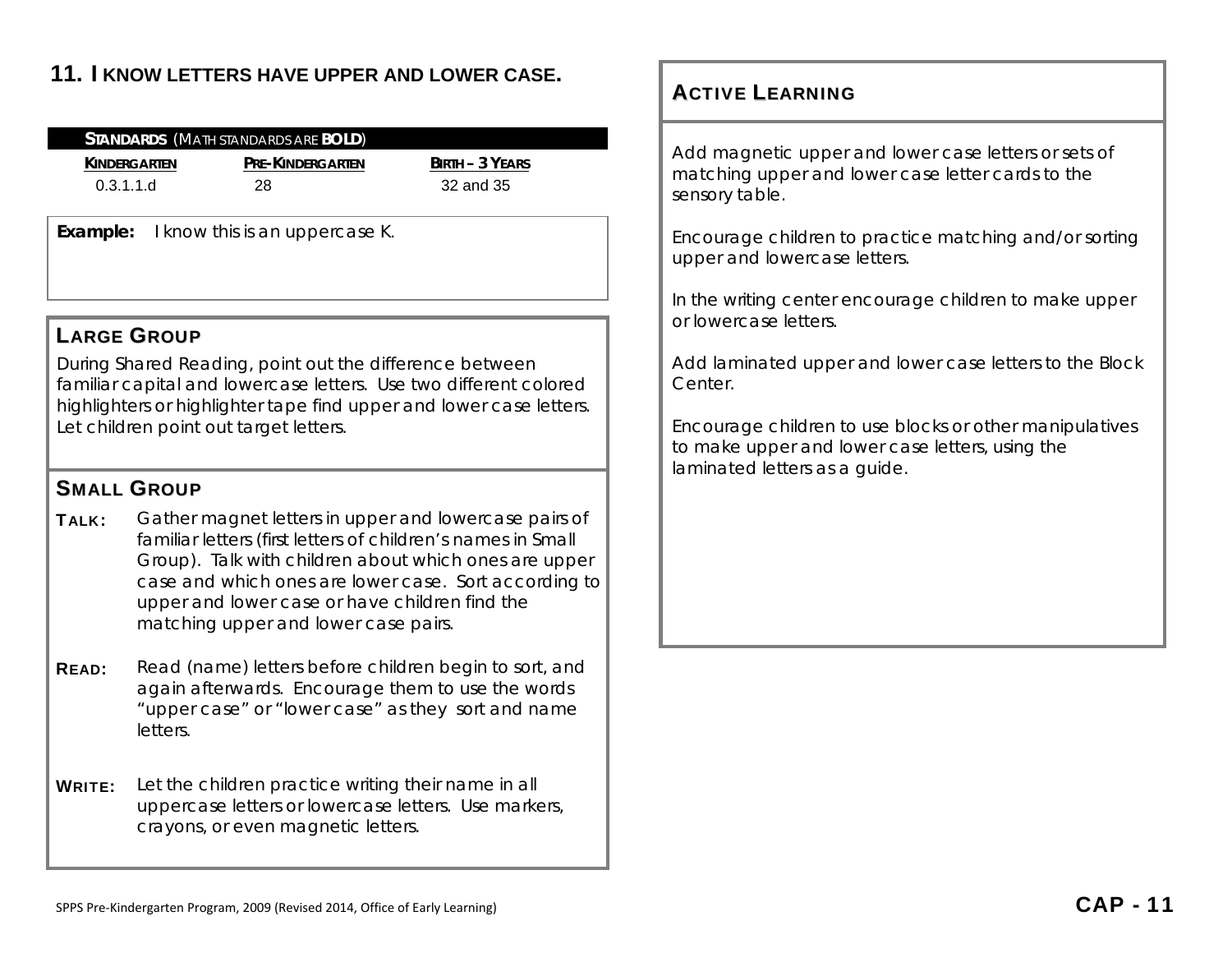## **12. I KNOW WHEN TO WRITE UPPERCASE LETTERS.**

|                                                                                                                                                                                                        |                                                                                                                                       | <b>STANDARDS</b> (MATH STANDARDS ARE <b>BOLD</b> ) |                        |  |  |
|--------------------------------------------------------------------------------------------------------------------------------------------------------------------------------------------------------|---------------------------------------------------------------------------------------------------------------------------------------|----------------------------------------------------|------------------------|--|--|
| KINDERGARTEN                                                                                                                                                                                           |                                                                                                                                       | PRE-KINDERGARTEN                                   | <b>BIRTH - 3 YEARS</b> |  |  |
| 0.10.2.2.a                                                                                                                                                                                             |                                                                                                                                       | 43 and 44                                          | 35 and 57              |  |  |
| Example:                                                                                                                                                                                               | I write my name [Tyler] every day, and know that I<br>always have to use an uppercase T because it is the<br>first letter of my name. |                                                    |                        |  |  |
|                                                                                                                                                                                                        |                                                                                                                                       |                                                    |                        |  |  |
| <b>LARGE GROUP</b>                                                                                                                                                                                     |                                                                                                                                       |                                                    |                        |  |  |
| Before Read Aloud, ask children to watch for uppercase letters in<br>the text. Have them point to and/or name where they see<br>uppercase letters. Ask them why the author used upper case<br>letters. |                                                                                                                                       |                                                    |                        |  |  |
| <b>SMALL GROUP</b>                                                                                                                                                                                     |                                                                                                                                       |                                                    |                        |  |  |

- TALK: Allow children to go on an uppercase letter hunt to find uppercase letters around the room. When they come back to the group, talk about what they discovered. Ask them why the letters are upper case.
- READ: Choose a book from the *School-Home Partners in Learning* (SHPL) Curriculum. While reading together, emphasize the uppercase letter at the beginning of words. Ask children why the words have upper case letters. If they don't know why, explain the reason ("We use upper case letters at the beginning of names.")
- **WRITE:** Allow children to practice writing their own names and/or their friends' names with uppercase letters at the beginning.

## ACTIVE LEARNING

Prepare a checklist for uppercase letters.

Encourage children to go on an uppercase letter hunt around the room.

Give them pointers along with their clipboards and checklist.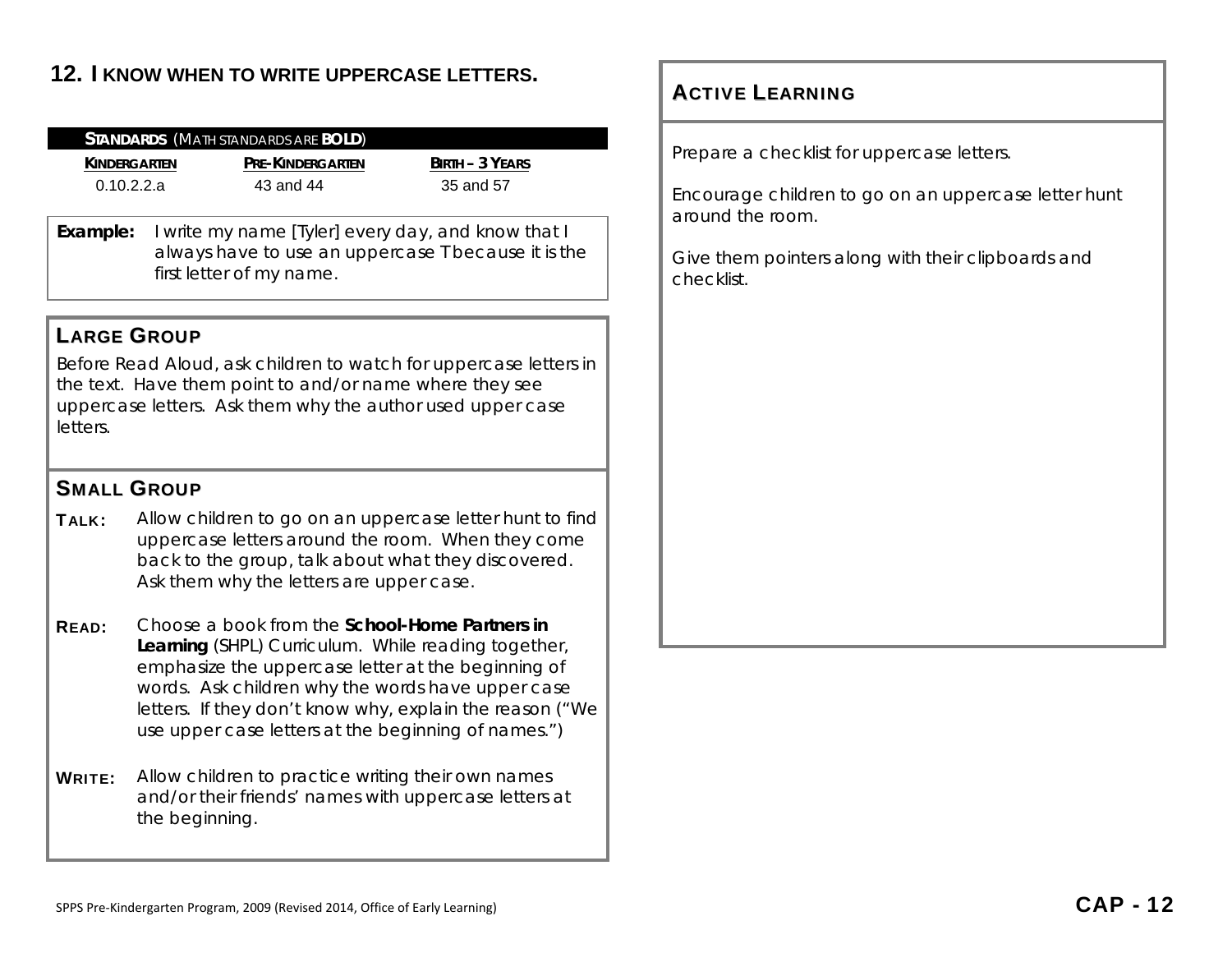## **13. I CAN FIND THE PUNCTUATION ON A PAGE.**

|                                                                                                                                                                                                                                                                                                                       |                    | <b>STANDARDS</b> (MATH STANDARDS ARE <b>BOLD</b> )                                |                                                                                                            |  |  |  |
|-----------------------------------------------------------------------------------------------------------------------------------------------------------------------------------------------------------------------------------------------------------------------------------------------------------------------|--------------------|-----------------------------------------------------------------------------------|------------------------------------------------------------------------------------------------------------|--|--|--|
| <b>KINDERGARTEN</b><br>0.10.2.2.b                                                                                                                                                                                                                                                                                     |                    | PRE-KINDERGARTEN<br>44                                                            | <b>BIRTH - 3 YEARS</b><br>35 and 57                                                                        |  |  |  |
| Example:                                                                                                                                                                                                                                                                                                              |                    | I can point to the period at the end of a sentence. I<br>know it is not a letter. |                                                                                                            |  |  |  |
|                                                                                                                                                                                                                                                                                                                       | <b>LARGE GROUP</b> |                                                                                   |                                                                                                            |  |  |  |
| Before beginning Read Aloud tell children that you are going to<br>look for punctuation in the text. Show them examples of periods,<br>exclamation points, questions marks, etc. While reading, choose<br>different children to come up and put highlighter tape on the big<br>book where they see punctuation marks. |                    |                                                                                   |                                                                                                            |  |  |  |
| <b>SMALL GROUP</b>                                                                                                                                                                                                                                                                                                    |                    |                                                                                   |                                                                                                            |  |  |  |
| TALK:                                                                                                                                                                                                                                                                                                                 | page.              |                                                                                   | Look through the book or poem together and have<br>children point out where they see punctuation on a      |  |  |  |
| <b>READ:</b>                                                                                                                                                                                                                                                                                                          |                    | exclamation points, etc.).                                                        | Read a book or poem with children. Choose a text<br>that has varied types of punctuation (periods, commas, |  |  |  |
| <b>WRITE:</b>                                                                                                                                                                                                                                                                                                         | while reading.     |                                                                                   | Give children white boards and let them practice<br>making one of the kinds of punctuation marks they saw  |  |  |  |

### ACTIVE LEARNING

Add laminated copies of pages of your Read Aloud book to the Reading Center on a clip board.

Encourage children to use dry erase markers to find and circle or underline the punctuation on the page as they read through the pages.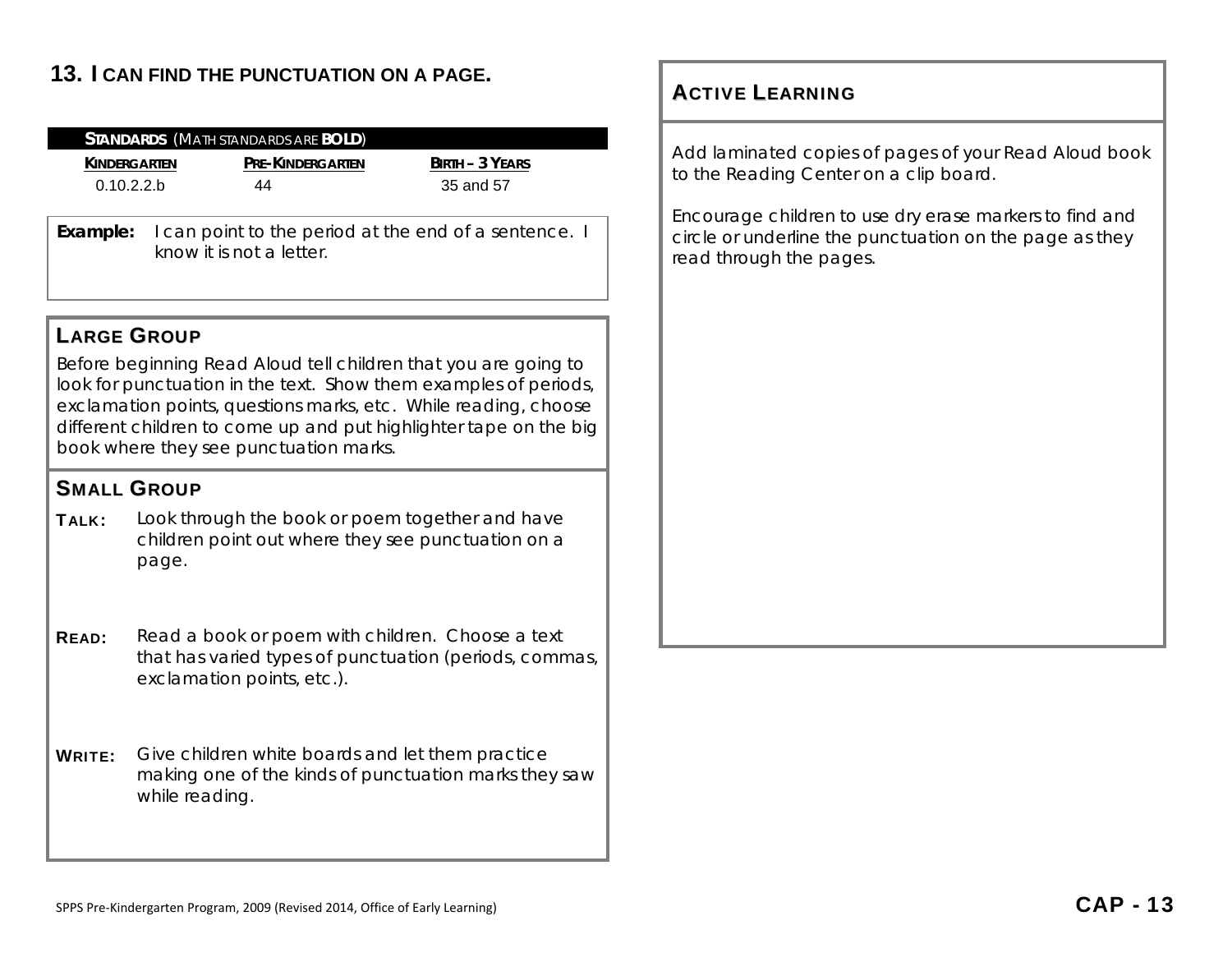## **14. I CAN NAME THE PUNCTUATION ON A PAGE.**

|                                                                                                                                                                                                                                                                                                                                                                                                                                               |  | <b>STANDARDS</b> (MATH STANDARDS ARE <b>BOLD</b> ) |  |                        |  |  |
|-----------------------------------------------------------------------------------------------------------------------------------------------------------------------------------------------------------------------------------------------------------------------------------------------------------------------------------------------------------------------------------------------------------------------------------------------|--|----------------------------------------------------|--|------------------------|--|--|
| <u>KINDERGARTEN</u>                                                                                                                                                                                                                                                                                                                                                                                                                           |  | PRE-KINDERGARTEN                                   |  | <b>BIRTH - 3 YEARS</b> |  |  |
| 0.10.2.2.b                                                                                                                                                                                                                                                                                                                                                                                                                                    |  | 44                                                 |  | 35 and 57              |  |  |
|                                                                                                                                                                                                                                                                                                                                                                                                                                               |  |                                                    |  |                        |  |  |
| Example:                                                                                                                                                                                                                                                                                                                                                                                                                                      |  | I can tell you that "!" is an exclamation point.   |  |                        |  |  |
|                                                                                                                                                                                                                                                                                                                                                                                                                                               |  |                                                    |  |                        |  |  |
|                                                                                                                                                                                                                                                                                                                                                                                                                                               |  |                                                    |  |                        |  |  |
|                                                                                                                                                                                                                                                                                                                                                                                                                                               |  |                                                    |  |                        |  |  |
|                                                                                                                                                                                                                                                                                                                                                                                                                                               |  |                                                    |  |                        |  |  |
| <b>LARGE GROUP</b>                                                                                                                                                                                                                                                                                                                                                                                                                            |  |                                                    |  |                        |  |  |
| Using body motions, practice naming punctuation marks. For a<br>period, it's a hand out like you are stopping traffic. For an<br>exclamation mark, children stand straight and tall with arms<br>together pointing up. For a question mark, children put hands<br>out to side and shrug their shoulders. During a transition time,<br>hold up a copy of a punctuation mark and have children name<br>it and do the corresponding body motion. |  |                                                    |  |                        |  |  |
| <b>SMALL GROUP</b>                                                                                                                                                                                                                                                                                                                                                                                                                            |  |                                                    |  |                        |  |  |

**TALK:** As you read, stop at each punctuation mark and have children name the punctuation on the page. Ask them to explain how they know it is that punctuation. (*How do you know that is a period?*)

- **READ:** Choose a book or poem to read during Small Group with various types of punctuation.
- **WRITE:** Have children draw a picture and write a sentence (dictation or approximated writing) and tell you which punctuation mark they are going to put at the end of their sentence.

### ACTIVE LEARNING

Encourage children to practice the actions for the punctuation marks when they act out a Read Aloud.

Using a Shared Reading, allow children to highlight all of the punctuation marks and name them for the teacher.

Add punctuation marks on index cards to your Sensory Table. Let children sort the punctuation into corresponding piles, and name them as they find them.